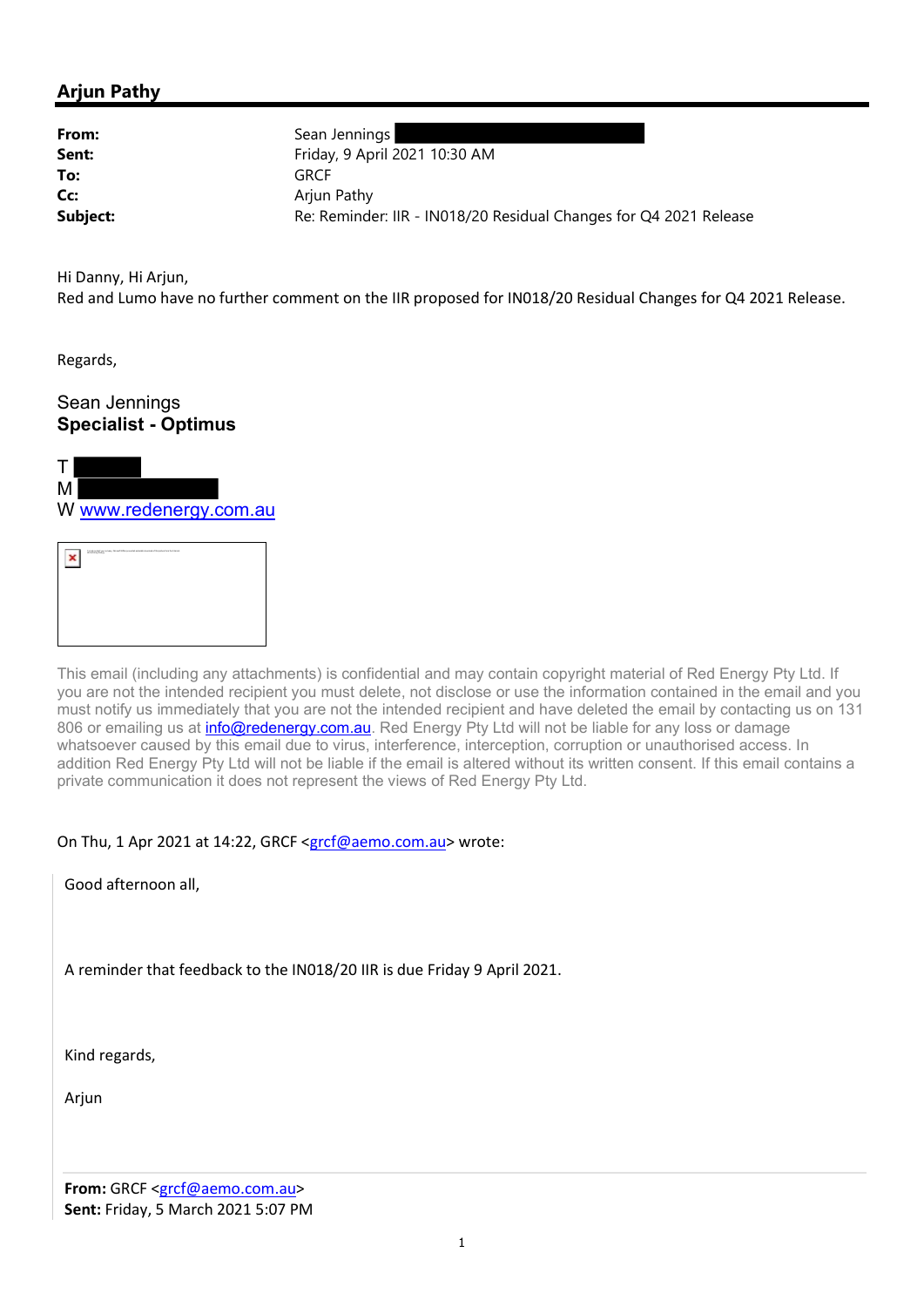To: GRCF <grcf@aemo.com.au> Cc: Arjun Pathy <Arjun.Pathy@aemo.com.au> Subject: IIR - IN018/20 Residual Changes for Q4 2021 Release

Good afternoon all,

In accordance with clause 382 of the RMP WA and the Approved Process under Rule 135EC of the NGR, please review the Impact and Implementation Report (IIR) for IN018/20 (Residual Changes for Q4 2021 Release). The IIR and the response template can be found on AEMO's website here.

With respect to the changes to WA documents, the IIR (as outlined by clause 382 of the RMP WA) contains:

(i) the basis and rationale for the proposed Procedures; and

(ii) the likely implementation effect of the proposal; and

(iii) a recommendation on whether the proposed Procedures should be made.

With respect to the changes to east-coast documents, the IIR (as outlined by s135EC of the NGR) contains:

(i) a critical examination of a proposal for the making of Procedures;

(ii) an assessment of the likely effect of the proposed Procedures; and

(iii) a recommendation on whether the Procedures should be made.

### Invitation to respond to this IIR

Under the Ordinary Process for making Procedures under clause 383 of RMP WA and under NGR rule 135EF(3)(c), Registered Participants have at least 20 business days to submit comments to the IIR. As such, AEMO invites all Registered Participants to make a submission to the IIR by no later than COB (AWST) Friday 9 April 2021. AEMO requests that all submissions be sent via email to grcf@aemo.com.au. Once the period for submitting responses to this IIR has closed, AEMO will then make its decision on whether to submit the proposal for approval by the Economic Regulation Authority (for the changes to WA documents) and will make its decision on whether to approve the proposal (for the changes to east-coast documents).

### IIR Response Template.

GRCF participants may complete and submit the IIR Response Template to provide AEMO with any issues / comments that they wish to raise in relation to the proposed change. For the TP changes please ensure you include the item # mentioned in the table reference. AEMO will use these comments, in summarised form, in developing the AEMO decision to submit the proposal for approval by ERA (for changes to WA documents) and in developing the AEMO decision on whether to approve the proposal (for changes to east-coast documents).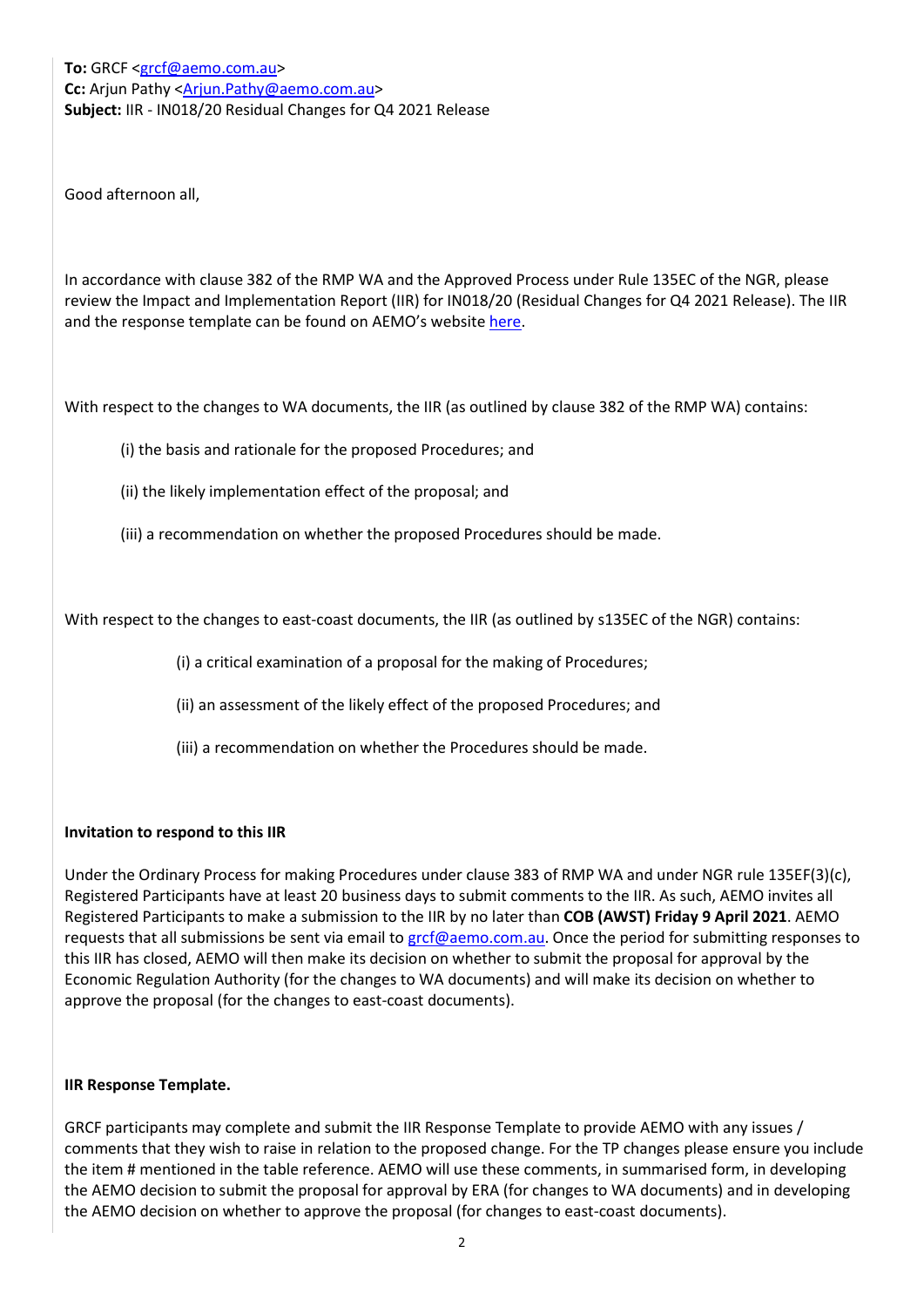Kind regards,

Arjun

Arjun Pathy

Gas Retail Consultative Forum

Australian Energy Market Operator

T 03 9609 8983

grcf@aemo.com.au | Arjun.Pathy@aemo.com.au





From: GRCF Sent: Friday, 19 February 2021 2:48 PM To: GRCF <grcf@aemo.com.au> Cc: Arjun Pathy <Arjun.Pathy@aemo.com.au> Subject: PPC closed - IN018/20 Residual Changes for Q4 2021 Release

Good afternoon all,

Feedback has now closed on the PPC for IN018/20.

AEMO received feedback from AGL, AGN, Alinta, Origin, Red/Lumo, MGN, and Simply Energy.

Kind regards,

Arjun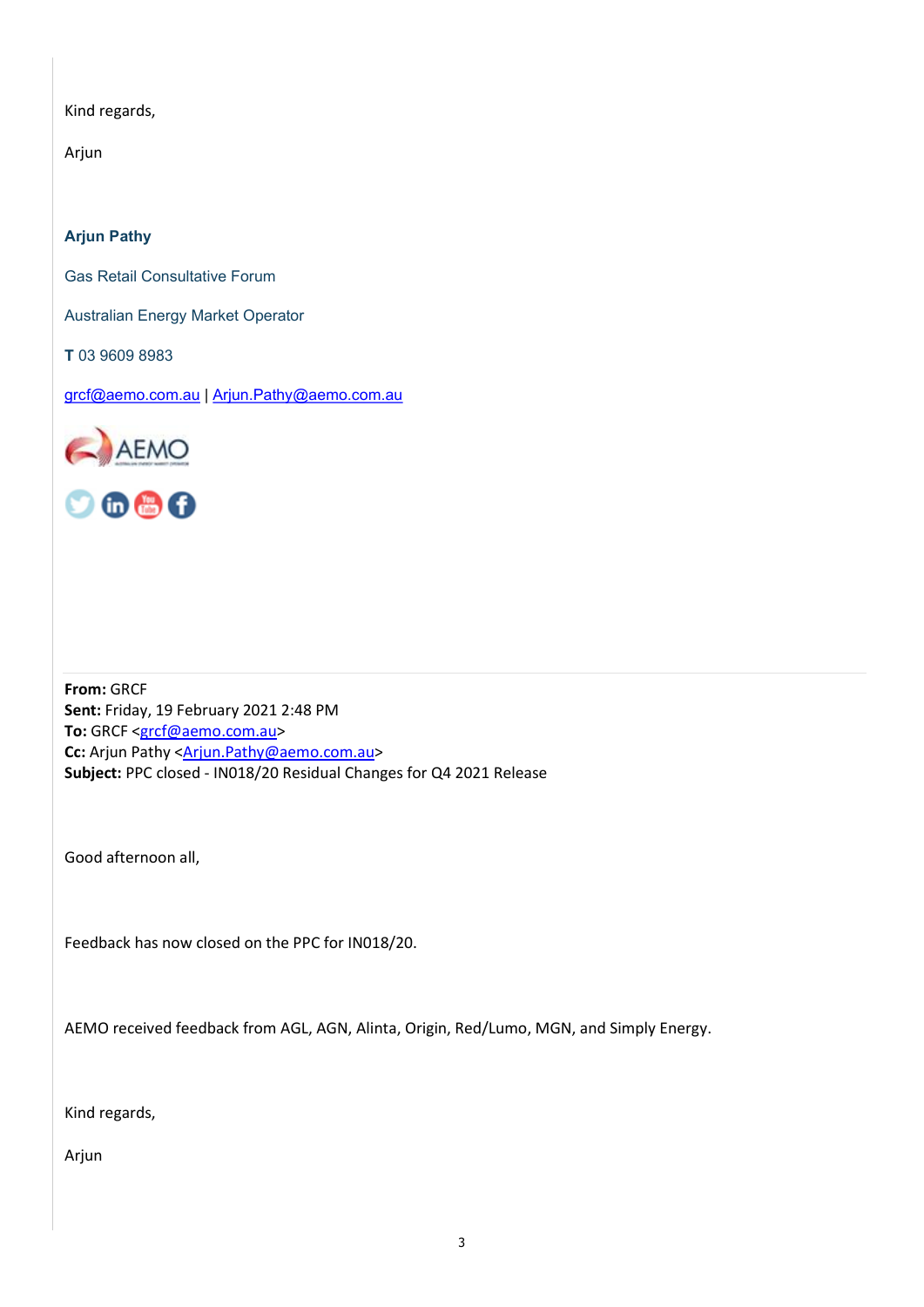From: GRCF <grcf@aemo.com.au> Sent: Thursday, 11 February 2021 11:37 AM To: GRCF <grcf@aemo.com.au> Cc: Arjun Pathy <Arjun.Pathy@aemo.com.au> Subject: Reminder: PPC - IN018/20 Residual Changes for Q4 2021 Release

Good afternoon all,

A reminder that feedback for IN018/20 (Residual Changes for Q4 2021 Release) is due 18 February 2021.

Kind regards,

Arjun

From: GRCF Sent: Thursday, 21 January 2021 2:16 PM To: GRCF <grcf@aemo.com.au> Cc: Arjun Pathy <Arjun.Pathy@aemo.com.au> Subject: PPC - IN018/20 Residual Changes for Q4 2021 Release

Good afternoon GRCF,

For east coast participants the Approved Process under Rule 135EC of the National Gas Rules (NGR) is a consultative and inclusive process designed to ensure that any change to the Procedures is developed and implemented with due regard to impacted stakeholder concerns. Each stakeholder is provided the opportunity to participate in the consultation for the development of a Procedure change before AEMO approves any change.

For Western Australian (WA) participants Chapter 9 of the Retail Market Procedures (RMP) WA sets out the procedure change process designed to ensure that any change to the Procedures is developed and implemented with due regard to impacted stakeholder concerns and following approval by the Economic Regulation Authority (ERA). Any stakeholder is provided the opportunity to participate in the consultation for the development of a Procedure change before AEMO recommends approval of any change by the ERA.

### Procedure Proposed Change (PPC): IN018/20 Residual Changes for Q4 2021 Release

This PPC has been published on AEMO's website. Please find the PPC on the Consultations section of AEMO's website or follow the link below to access the PPC and associated documents.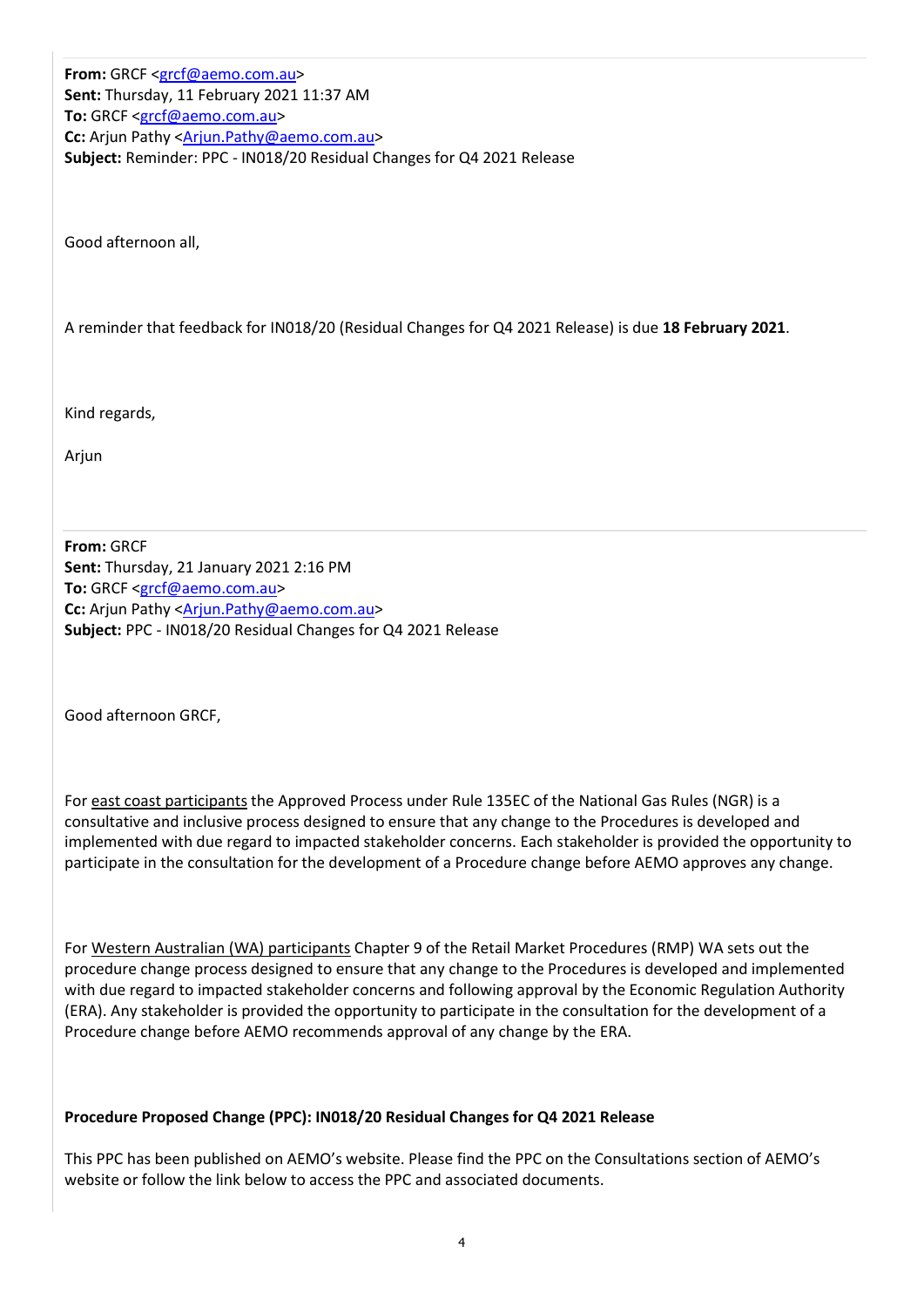The proponent company for this PPC is AEMO.

### Invitation to respond to this PPC

GRCF participants may complete and submit the PPC response template available via the link above, to provide AEMO with feedback that AEMO will use, in summarised form, in developing the "Impact and Implementation Report" (IIR) required for the NGR and clause 382 of the RMP WA.

The due date for submission of responses to AEMO is COB (AWST) Thursday 18 February 2021.

### Next Steps

Once the period for submitting responses closes, AEMO will incorporate those responses provided by GRCF participants in the IIR.

The IIR, as outlined by Section 135EC of the NGR and by clause 382 of the RMP WA, will contain:

- i. the basis and rationale for the proposed Procedures; and
- ii. the likely implementation effect of the proposal; and
- iii. a recommendation on whether the proposed Procedures should be made.

Depending on the nature of the feedback provided in the responses, AEMO will seek to release the IIR to GRCF participants on 16 March 2021. GRCF participants will be able to make submissions in response to the IIR.

Kind regards,

Arjun

### Arjun Pathy

Gas Retail Consultative Forum

Australian Energy Market Operator

T 03 9609 8983

grcf@aemo.com.au | Arjun.Pathy@aemo.com.au